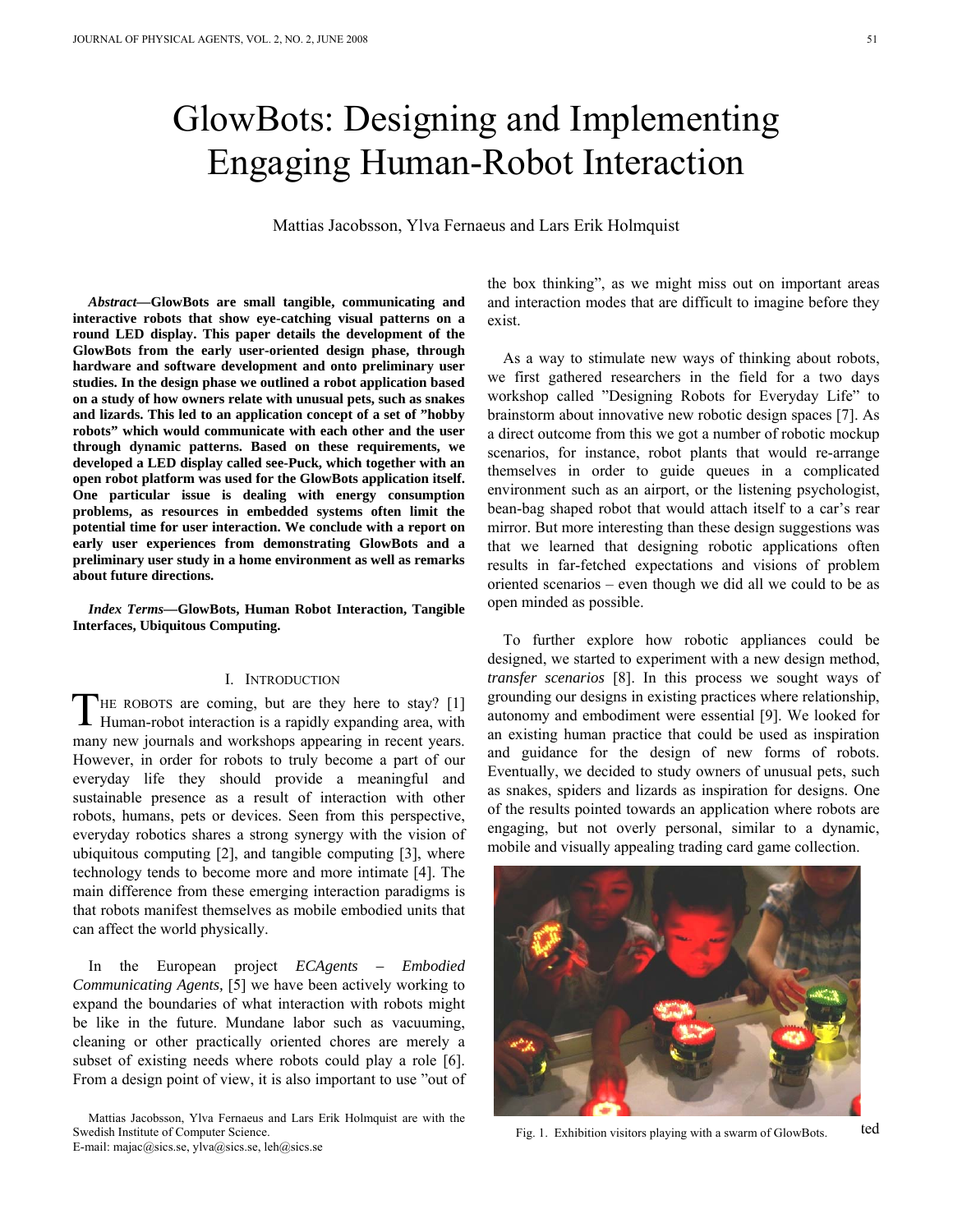a round LED-display that could extend an open educational robot platform, the *e-Puck*. The result was a top mounted extension module that we swiftly named *see-Puck* [10]. We then also needed to make several energy-optimization changes to the e-Puck firmware in order to cope with sustainability and stability problems. The resulting application is called *GlowBots* and consists of the assembled hardware together with software for infrared communication and animated morphing patterns (Fig. 1).

Not only did this project begin with a study, but we will also conclude this report with a preliminary user study conducted in a real home environment. In the discussion we will also compare findings and comment on the overall design process.

### II. BACKGROUND AND RELATED WORK

What would be the design requirements for a more subtle robot technology, one which could be found in the intersection between robotics and ubiquitous computing - robots that quietly find their ways into our everyday life and eventually become an integral part of it? Today new robots are appearing almost every day, so first we would like to recapture some historical points and put our standpoint in contextual highlights.

People have an underlying assumption that robots are socially capable [11]; hence they are quite biased when it comes to their image of a robot. The word itself (although not the concept) originates from Czech "robota", and was popularized through the theatric play by Karel Ĉapek called "Rossum's Universal Robots" (R.U.R) in 1921. The word at that time simply meant work or compulsive labor, but a general definition once given in the Merriam-Webster dictionary centuries later still reflected this common perception:

## *"An automatic apparatus or device that performs functions ordinarily ascribed to human being or operates with what appears to be almost human intelligence".*

It may be a pity that we did not catch up on the Japanese older and more humble notion similar to *automaton*. The profound cultural differences to western attitudes could be seen as in contrast to the Japanese compassion for robotic characters like the *Mighty Atom* (Astro Boy in the US) which is more emotionally oriented rather than labor oriented.

Today, the word robot still represents a governing descriptive purpose, but we also have a flora of words in the subsequent field of robotics that captures more fine tuned distinctions, e.g. android, humanoid, mecha, cyborg, but which all still inherits much of the original anthropomorphic connotations. Another example, the *Robot Fish* [12], is designed to be a copy of a common fish in terms of looks, properties and behavior. This approach is common, especially from a robotic toys perspective as anthropomorphic values are added to the designs as a mean to extend interaction. To mention just a few of these commercial examples of robotic pets we have Aibo, RoboPanda, Furby [13] and now also Pleo [14].

Masahiro Mori's *uncanny valley* is an example of what happens when more subtle expectations do not correspond to the perceived input in human-robot interaction [15]. Instead of getting relaxed and enjoying the anthropomorphic features the hypothesis states that we unconsciously start to focus on the dissimilarities which in the end results in an uneasy repulsive reaction. In relation to this theory we notice that anthropomorphism and zoomorphism play an important role in setting the levels of expectations, and by being aware, and taking control of these insights would be a key component in taming robotic design.

As a consequence we sometimes instead prefer to use the term "embodied agents" to describe a more general and open view of robots that moves the focus away from traditionally biased anthropomorphic preconceptions [7]. Other researchers prefer the term "robotic product" to denote mechanically based interactive applications [16]. Examples of robots intended for labor oriented work include the *Roomba* vacuum cleaner [17], the *Artemis* guard robot [18] or the *Minerva* museum tour guide robot [19].

In a sense our work is the opposite of the above approaches; we have absolutely no intention to make a new dog or cat, or replace work already performed by humans. Several researchers are also pursuing such alternative views of robots. For instance, *The Hug* [20] is an example of a robot that does not look like anything biological, but instead reminiscent of an artifact that can be found in an everyday setting, in this case a pillow. It does not have any sophisticated communication capabilities like speech, or complex behavior like walking. Instead it appeals to our most primitive need of affection. Yet another example of a design that expresses life-like qualities but also integrity is *Tabby* [21] – a simple interactive furniture demonstrator. Our work is thus similar in that we also move our focus away from the ordinary expectancies of robotics and at the same time avoid elevated expectations.

Another relevant study looked at peoples' relationships with everyday artifacts, such as computers, corkscrews and notebooks [22]. It points out that a notebook will increase in perceived value over time as it is filled with notes and sketches, while e.g. fashionable clothes value actually decreases as it becomes increasingly obsolete. We found such observations inspirational in regards to where we should position ourselves and think about future robot applications.

#### III. DESIGN METHOD

One of the problems of designing novel forms of robots could be the lack of perspective outside that of the experts and scientist who are already designing robots. We have taken inspiration from the field of human-computer interaction to find methods that infer design implications either directly from studies of users or by extrapolating from known human needs and interests. One such method is to use fictive representative characters called *personas* [23].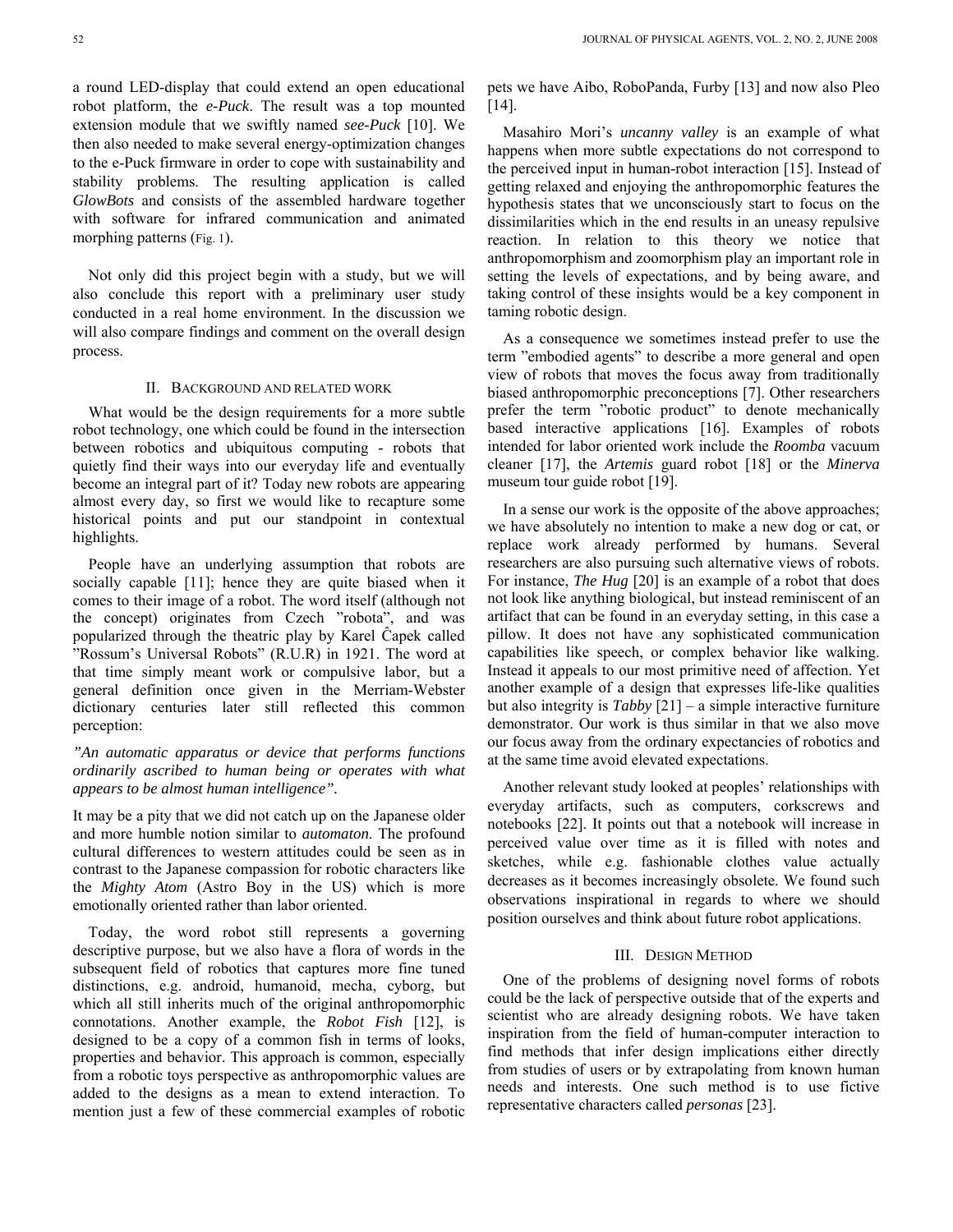We started by seeking out possible sources where established interaction and engagement are essential properties and autonomy plays a significant role. From earlier studies we knew that looking at practices that lies down the long tail of practices, so called *marginal practices*, tend to turn our minds away from the established discourse [8]. When looking for a suitable practice to engage with, we were interested in people who were interacting with living things – but not necessarily commonplace pets, such as cats and dogs, since such an interaction has already been proven hard to capture in a robot. We decided to study and interview owners of pets with fairly low cognitive capabilities and unusual affordances for interaction, e.g. spiders, lizards and snakes (Fig. 2). In total we conducted ten interviews with six male and four female participants. Three of the interviews were made face-to-face and the rest by phone due to logistic restrictions. Typical questions during the interviews would be about why they were interested in a particular pet, what the pet does, what they do together and how they could tell the mood of their pet.



Fig. 3. When designing the GlowBots we took inspiration from the relationship people develop with unusual pets such as spiders.

We then transcribed the answers from the interviews and cut up quotes and wrote them down onto Post-its. From the scrambled Post-its we then tinkered and linked together different properties and intrinsic characteristics in various constellations. After iterating this process several times four distinct clusters started to emerge representing the rough outline for the four personas (Fig. 3). In one of the affinity clusters we could then read several statements without any apparent contradiction e.g.:

- *He does not pet his pets, nor is he interested in different personalities of the pets.*
- *He is interested in breeding his pets in order to create nice patterns.*
- *He enjoys reading about his pets and often meets up with people that have similar pets, to look at or even exchange pets.*

The next step was to create the personas from these clusters, which are descriptive scenarios of imagined users. The complete scenario was then created by filling in general fictive "glue data", connecting such different quotes into meaningful coherent descriptions. In total we created four such personas [9] but in this case we will focus only on the persona that is relevant in the context of GlowBots.

 We then named the persona, which is a powerful way of building a mental image around a common reference. This particular persona goes by the name Nadim. At this stage the

Fig. 2. a.) Selected data was taken out as notes from the transcribed data. b.) The notes where clustered, each being a starting-point for one persona.

scenario would still refer to a relationship with pets; however, by simply changing the word "pet" to "agent", we *transferred* the scenarios to our target domain [8]:

*Nadim is 32-years old and works as a network engineer, living alone in a two-bedroom flat in a small town. He has always had a great interest in collecting and exploring various things, and as he got older he became fascinated in having agents as a hobby. Nadim finds it exciting to try to understand their behavior and sees them as a research area where there is always something more to learn. He enjoys watching them communicating to each other and changing their patterns. Every single agent has its own specific colour pattern, and when it is put close to another agent they both start to change their individual patterns. The surrounding light, sounds and movement etc, also affects their patterns. The changes are slow, and sometimes it takes several days until it Nadim can see how an agent is reacting. The challenge is to avoid results that are bland or unattractive. Nadim is quite good in developing agents with unique interesting patterns, and he puts pictures of the agents on his website. The number of agents Nadim owns varies, and he has never bothered to give them any names. He likes to read everything that crosses his path; Internet pages and magazines. He also frequently visits other sites to compare patterns and sometimes he writes in a forum for people with the same type of agents. They sometimes also meet to let their agents affect each other's patterns.* 

This scenario now expresses what a potential user of an autonomous agent would look like. The final step in this process includes matching technology with the scenarios to sketch out real designs:

*The agents can evolve interesting patterns over time, but it is a lengthy process and might not always succeed. Agents will be equipped with a color display on their back and have one or more sensors for light, movement and sound. The sensing can be different for different agents. Each agent will have a unique color pattern, developed from meetings with other agents the environment it is in. By touching the agent in a particular way makes it possible to temporarily freeze a pattern. Achieving a nice pattern requires several agent-agent interactions and an attention to timing.* 

Based on this description we could then proceed with sketching and implement a rough first prototype.

## IV. SEEPUCK DEVELOPMENT

Our design pointed towards some kind of visual interface as one of the central components. We also decided to base the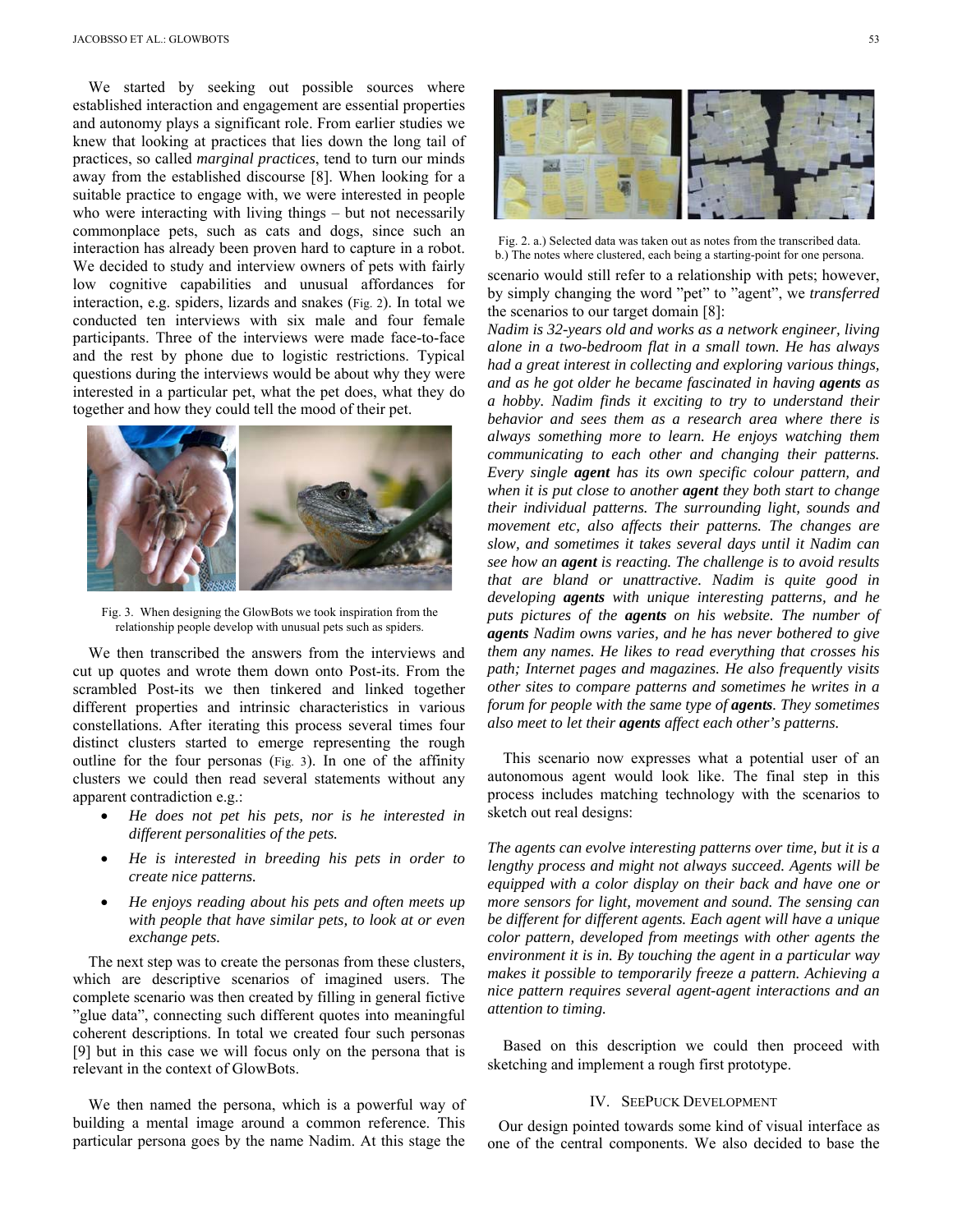project on an educational robot platform, the e-Puck, developed by Ecole Polytechnique Fédérale de Lausanne [24]. We looked for an existing display but found that all currently available displays had a rectangular shape, often needed backlight to be visible from a distance and prioritized resolution and color depth over cost. We decided to design a new display that fit our needs, and in particular one that had a shape that would fit on the round, roughly coffee-cup sized e-Puck. When designing the new platform, much effort was put into hardware and software design, keeping it simple, modular, obvious, cheap, energy efficient and robust.

#### *A. Hardware*

The see-Puck is designed to fit on top of the *e-Puck* robot and connect through a serial interface. We use the version 2.0 of the e-Puck, which features a number of sensors and actuators including infrared (IR) proximity sensors, one camera, three microphones, a 3-axis accelerometer, loudspeaker, stepper motors, Bluetooth interface, a number of LEDs, a PIC microcontroller, and a twelve step mode-selector.



Fig. 4. The two printed circuit boards of the see-Puck module are mounted on top on an e-Puck.

The see-Puck display module (Fig. 4) consists of two printed circuit boards, one *controller board* and one *matrix board*, sandwiched together by two perpendicular connectors. This design ensures that the matrix board that holds all the LEDs can only be fitted in one way. The controller board (Fig. 5) holds its own microcontroller (Atmel ATmega8L) and firmware to handle higher level instructions from the e-Puck through a RS232 serial interface.



Fig. 5. Controller board overview with arrows indicating the flow of information. The driver sets a column high while the sink grounds one of the rows given by the decoder.

The matrix board holds 148 LEDs in a rounded 14 by 14 matrix. To keep the energy consumption down and also maximize light intensity we exploit a known, but often overlooked feature of the LEDs – the possibility to light them up using short rapid pulses of higher current. To the human eye the quickly flashing the LEDs will appear as a constant light. The gain is significantly lower total energy consumption, which is one of the most important factors when designing for devices that rely on batteries. Furthermore, flashing the LEDs is a perfect fit with the electronic design, since only one LED per column can be lit at a time.

## *B. Software*

The software has two parts, one *library* for the e-Puck consisting of the higher level commands that are sent to the see-Puck module from the e-Puck and one *firmware* part for the microcontroller on the see-Puck controller board. The range of graphical commands available in the library represents the most basic ones e.g. *set a pixel, draw a line, draw a circle, shift screen,* etc. These commands often take arguments in form of coordinates and LED brightness. We also decided to make graphics double buffered, i.e. the actual drawing is done to one buffer while the other is shown, so that flickering in animations is kept at minimum.

The firmware consists of two interrupt-driven subsystems - the communication and the graphical subsystems, which run side by side parallel to a continuous main loop (Fig. 6**¡Error! No se encuentra el origen de la referencia.**).



Fig. 6. See-Puck firmware schematic overview with two simple interrupts.

When the communication subsystem receives a byte over the UART (the serial interface on the microcontroller side), it calls the receive data interrupt. After checking the integrity of the message it gets stored into a ten level sized software implemented FIFO buffer shared with the graphics subsystem. At the end the receive interrupt is reset.

The graphics subsystem interrupt is timer-based and called about 60 times a second. When called it starts with getting a pointer to the current front buffer. It then cycles through each row sending a PWM (Pulse-Width Modulation) signal with a four bit resolution for each LED, representing the specified brightness.

The firmware starts with an initialization of the graphics subsystem. It then turns on all the LEDs for about a second before it initializes the communications subsystem and enters the main loop. The interruptable main loop then continuously checks the FIFO for new commands and executes them,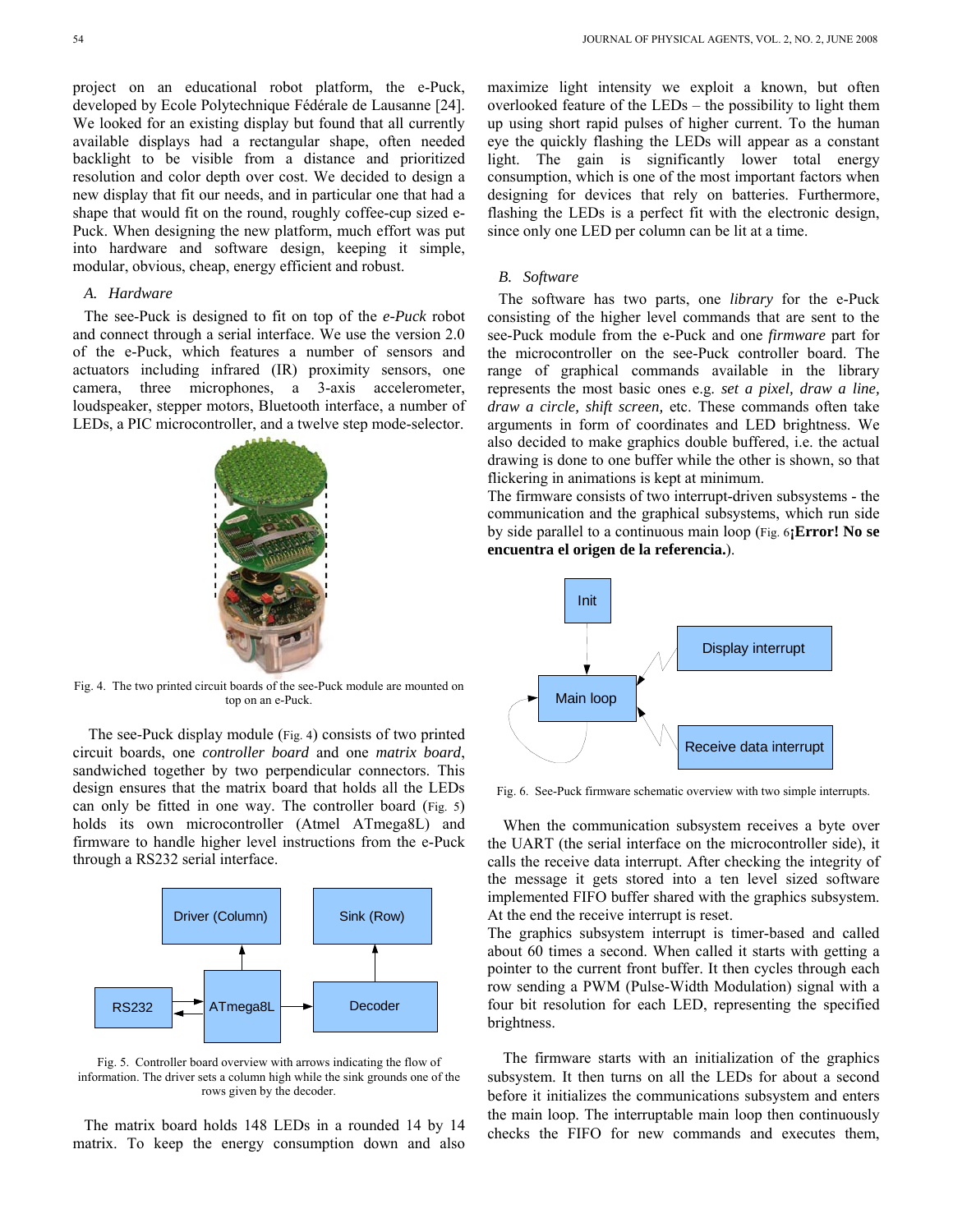preparing the back graphic buffer.

```
#include "e_see_puck_lib.h"
int main(void){ 
 int x = 7, y = 7, r = 4, c = BRIGHT; 
  e_see_puck_init(); 
  e_see_puck_draw_circle(x,y,r,c); 
   while(1){ 
     e_see_puck_swap_buffers(); 
     e_see_puck_copy_buffers(FRONT_TO_BACK); 
     e_see_puck_hscroll(-1); 
     //Waste some cycles here 
   } 
}
```
Fig. 7. An example program for the e-Puck using the standard graphics library developed for the see-Puck.

In the illustrative C-code example (Fig. 7) a circle is first drawn at the center of the back buffer. It then enters the main loop executing a buffer swap to make it visible. The front buffer is now copied onto the back buffer and scrolled one step horizontally (to the left) before next iteration. The final result is a circle that scrolls over the screen.

### *C. Energy Optimizations*

When the see-Puck modules arrived from factory we measured the average power consumption for it to be in the range of 20 mA. During initial tests it all seemed fine until we started using more and more sensors and actuators. After deeper investigation we found out that the biggest issue was the stepper motors that at the time ran in the range of 200 mA. During power peaks such as sudden friction events e.g. running into an obstacle or another robot this would cause instability problems for the display or even the e-Puck. This forced us to soft-optimize some portions of the e-Puck libraries and to use PWM where possible. This trick worked out very efficiently for the stepper motors, which landed on an average of about 30 mA afterwards (no load). Similarly, all LED's on the e-Puck were also pulsed to save even more power.

#### V. GLOWBOTS DEVELOPMENT

Based on the see-Puck hardware, we then constructed an interactive application inspired by the Nadim persona. We had a total of 20 complete robots (e-Puck platform plus see-Puck display) which would allow for large groups of interacting robots. Here we will outline the steps involved creating the GlowBots demonstrator application from based on the design proposal and readied platform.

## *A. Visualizations*

The idea with GlowBots was to let the users interact with an ever-changing set of robots, which would express themselves with dynamic patterns on the LED display. In the early proofof-concept prototype we started out with Conway's Game of Life, a well known cellular automata example, to produce interesting dynamics on the display when the robots interact. Although it was relatively open-ended, it did not satisfactory convey the intended interaction. We then sought a way of displaying interesting shapes that could be semantically interpreted and that somehow would morph more intuitively as interaction took place. After a great deal of investigation we came to use analytical curves based on the super-formula equation [25], chosen for its richness of simple shapes. The resulting shapes can be anything from star, square, circle, egg, flower and any intermediate state in between (Fig. 8).



Fig. 8. Examples of shapes generated by the super-formula that would typically occur in the GlowBots application.

#### *B. User Interaction*

The user interaction stems from the developed persona description from the design step. Users interact with the robots directly, either by moving them around on the surface (to place a robot next to another with an interesting pattern) or by gently shaking them. If the user shakes the robot up and down this will encourage the pattern that the robot is currently displaying to become more dominant. If the user shakes the robot side to side, this will instead have the effect of making the robot more susceptible to be influenced by other patterns. Thus, while the users cannot directly create new patterns, they can indirectly influence the visuals by encouraging certain patterns and discouraging other. As two robots stand next to each other, they will start communicating and slowly converge to showing the same pattern, which will be a mix of both the original patterns. The effect is that of a slowly evolving, constantly surprising collection of a tangible autonomous robotic display.



Fig. 9. A group of interacting robots that uses their patterns to attract users to play and interact with them.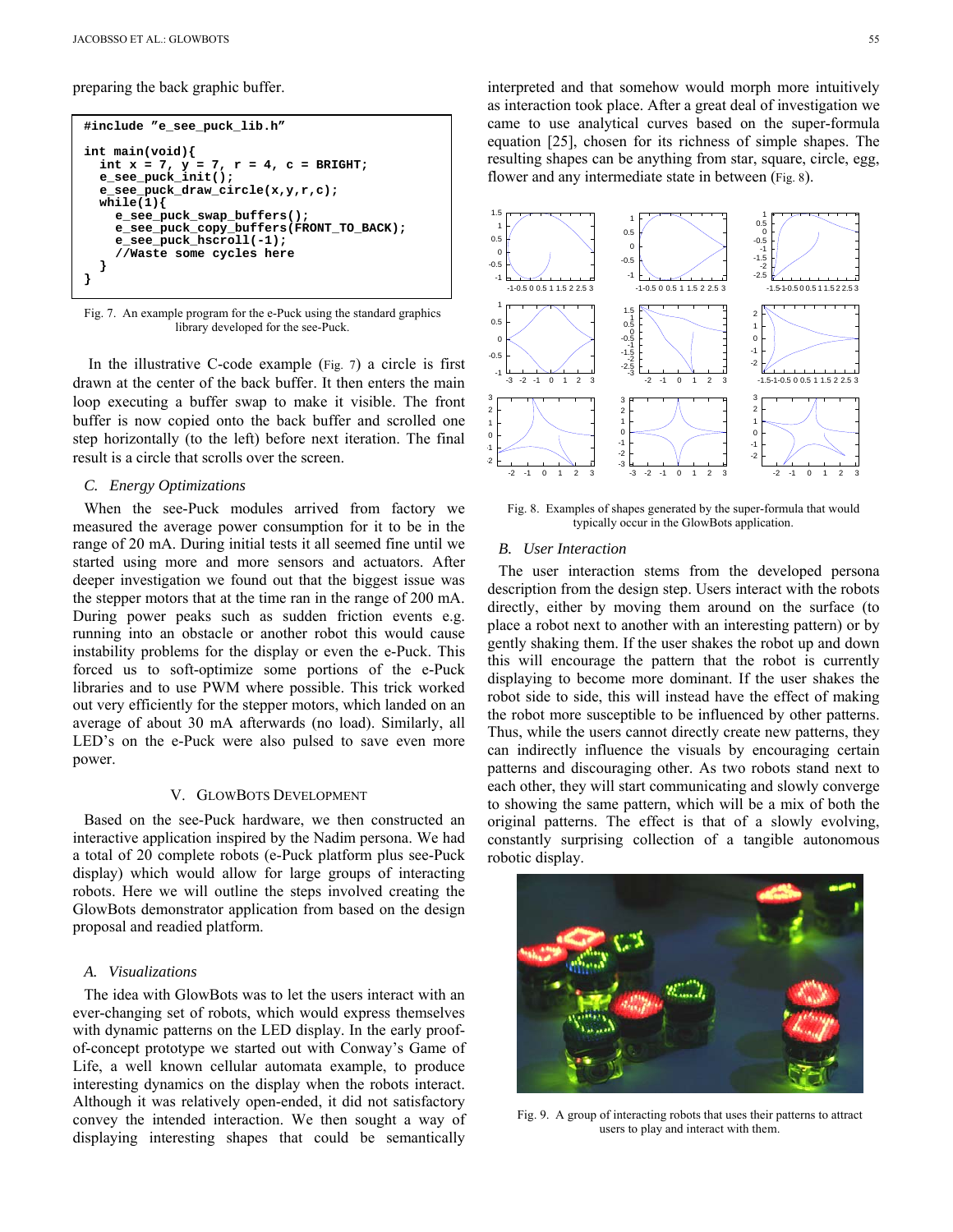From an application point of view, each GlowBot will communicate their respective parameterized internal states, including current motion and the shape visualized on the display. The robot-robot communication uses the infrared proximity sensors for broadcasting and receiving data. There are two important reasons for choosing IR over e.g. Bluetooth. First, since there are eight IR-sensors distributed around the robot, we can get a sense of directionality. Second and most important is the situatedness of the communication. The communication radius of IR is typically 10-15 cm, which means that only robots that are close to each other will communicate (Fig. 9).

#### VI. DEMONSTRATION EVALUATION

GlowBots have been shown at several major venues such as SIGGRAPH Emerging Technologies [26] and WIRED NextFest, with a combined audience of over 60.000 people. At these settings, we had the opportunity to observe how the GlowBots demonstration was received by ordinary people. Rather than only having them for show, we encouraged people to come up and play with the GlowBots. Literally thousands of people have thus gotten hands-on experience, many of them school children from the Los Angeles area. Having this kind of demo was possible only due to the efforts made in energy consumption optimizations and carefully planned continuous maintenance during the exhibitions. It also helps to have a swarm of units so that the demo does not rely on a single unit.

As with big exhibitions like SIGGRAPH people come to see the latest news in technology, listen and ask questions about the presented material. In the end they usually end up with a flyer or brochure to take home and reflect upon. The one thing we really could expect in this type of setting is the brief experience based on very first contact that the visitors would have with our GlowBots as they stumbled into our presentation booth.

Based on informal observations of how users interact with the GlowBots in exhibition settings we noted that many users spontaneously thought that the display would react by touch, similar to a large press button. Since this had not yet been conceived of as a possible use, we soon realized that the robots were not robust enough for such treatment. We thus had to stabilize the robot platform so that even though the robots still did not work as push buttons, they would not break in case someone tried to use them as such.

At SIGGRAPH, we recorded several hours video of the demonstration as people stopped by and interacted with our GlowBots. When reviewing this material we saw that the complexity of the setting involving many moving glowing tangible artifacts, crude and developing use of speech and gesture made it an analysis problem. Also, the level of noise from surrounding demonstrators and the fact that we had used a hand camera resulted unfortunately in very poor sound coverage.

As a first step in the analysis we published a small videoclip, showing how a little girl, five to six years old, plays with GlowBots for several minutes, before her dad wants to leave [27]. From the look of her face and posture she is totally immersed with the interaction and very hesitant about leaving the newly found little friends. We will also use the video material as a testbed for applying analysis tools for video encoding. For example, only transcribing the user side of the interaction would result in encoding only part of the story, leaving out important aspects related to the multitude of interactions.

Our experience from the demonstrations suggests that even though the design was initially based on a scenario of an adult persona, in its current state there is even more potential of GlowBots as used by children.

#### VII. PRELIMINARY USER EVALUATION

During demo sessions, most focus was on the hardware platform, and the actual and intended implementation of the software could be discussed with the presenters as part of the demonstration. More recently, we have also explored more long term use in a home environment. Leaving the robots "on their own" with users, and allowing users to make their own interpretations of what the robots should do and what they should be good for could then potentially give much valuable input to the design process, apart from also being a more realistic case for testing the robustness of the hardware platform. In HCI research, this approach to user studies is sometimes referred to as *Technology Probes* [28], which is an increasingly popular method for user-inspired interaction design. The goal with our user studies were thereby not primarily to *evaluate* the technology, i.e., to say if it works or not, but to explore *how* the robots are used, what intended and unintended usages that may arise, and to feedback into what directions to further develop the designs.

With the initial development primarily focusing on the hardware and internal infrastructure of the robots, we needed to perform a pilot to investigate both the robustness of the hardware platform, as well as to gain more input to the details of how the software to run on the robots should be take shape. The interaction pace that had been developed was at this point geared towards exhibition settings where people typically only have a few minutes for every demonstration, which we assumed was rather different from the interaction in the intended home environment. To be able to learn how the robots could be used, and how to further develop the technology at the application level, we therefore complemented or experiences from demo and lab studies with a long-term study of how the robots were taken into use in a domestic setting.

A collection of 10 GlowBots were placed in the home of a 34 year old man with two children, (a girl of six and a boy of four years old), for a period of six weeks. The children were staying with their mother every other week, so their father was left alone with the GlowBots during half of the study period. From our previous demo sessions, we knew that the robots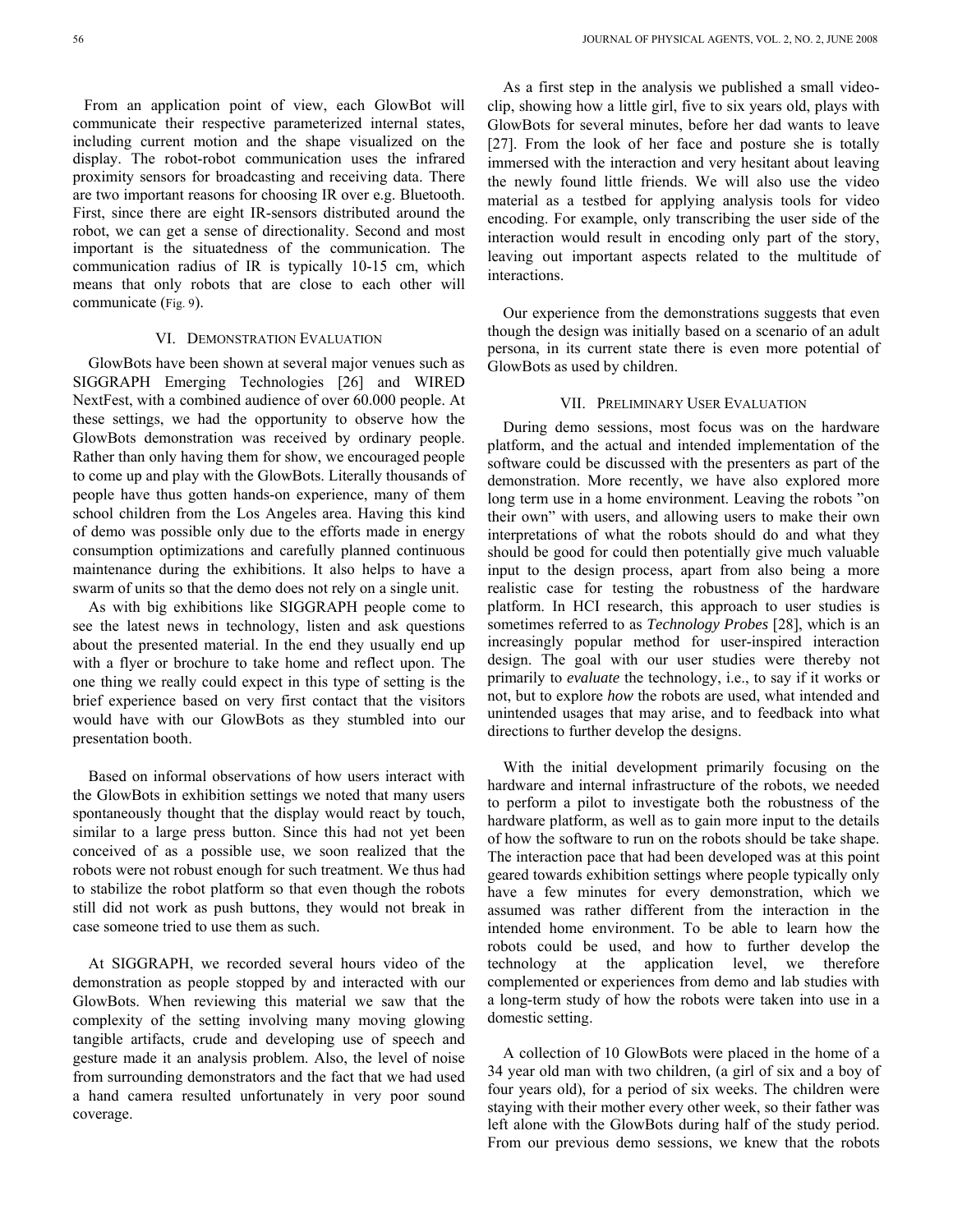would need quite some maintenance with exchange of batteries, which was taken care of by the father in the family. Below we report on some initial findings based on video recordings and interviews.

The fact that the robots *glow*, meant that they became quite specifically experienced as to be used in darkness. This could be observed for instance in how a natural part in 'staging' the play session with the GlowBots was to switch off the ordinary light in the room. The displays then worked as decorative toys that could be played with in the dark, at the same time placing attention on themselves as the focus in the play activity.

The first spontaneous comments that we got on the GlowBots functionality were concerned with how the robots *moved*. It was repeatedly pointed out by the children that they moved too slowly, especially since after a period of active play, the robots usually stopped moving due to low battery levels. Moreover, the robots were at this stage programmed to keep going until they reached a wall, and then stayed there, which made them appear 'stupid'. Although it became part of the play to go collecting the robots that were on escape towards the wall, this soon became rather uninteresting as an activity on its own. The users suggested that instead of moving in a straight line in one direction, the robots should be able to wander about in a more complex manner. This would make the robots feel more unpredictable and interesting to play with. They were also interested in being able to in some way control how the robots moved, e.g. by waving or putting something in front of the robots.

As soon as the robots stopped moving, they did seem to get transformed into a kind of static mechanic sculptures, bringing back the glowing LED surface into attention. These were clearly attractive for the children and were used in a variety of ways in their play. Surprisingly though, the children did not initially seem to pay much attention towards the actual patterns that were on display (Fig.10).



Fig. 10. Using a GlowBot as a vehicle, podium or stage for other toys (left), and stacking the GlowBots into a tower (right).

The users were clearly attracted by the looks of the dynamic and glowing patterns, but they did not seem to reflect as much as one could expect on how the patterns arouse and how these were communicated between the robots. Instead, more focus was placed on the behaviour of how the robots moved, expressed for instance in discussions on what made them move in a certain direction and whether or not their movement

could be controlled somehow. This suggests that physical robotic movement possibly overrides patterns on a visual display in terms of users' direct experience. Although this needs to be further investigated, it could be valuable aspects to consider in the development of new interactive technologies that make use of a combination of motion and visual display technologies.

## VIII. DISCUSSION

Looking back onto the original design-proposal that came out from the Nadim persona, we believe that the governing idea is still on track, while minor changes have been introduced to allow for a more seamless interaction. For instance the software does not impose heterogeneous sensing capabilities, but instead small and big differences in hardware settings contribute to individuality. Infrared sensors are bent, batteries end up having different mileage causing robustness problems and there are different manufactures of IC-circuits between hardware revisions. All this contributes to making even the most mass-produced robot more individual and characteristic, something that in the end would benefit personalized, although subtle, interaction between man and robots.

It is interesting to observe how natural it looks when people interact with embodied, tangible and communicating digital artifacts, like the GlowBots. It not only becomes a bonding experience, but it also lets the users explore communication through observing cause and effect. It is also important to notice that embodiment and communication are closely entangled, which becomes very important when another type of embodied element, as for instance another user, enters the picture. We noticed that for humans to be a part of an ongoing communication we observed that the setting benefitted from being truly situated. For instance, if the range of GlowBots communication would have been in e.g. the Bluetooth reach, the perception of the swarm would have been very different and more resembling a simulation running on a computer.

Our design process illustrates how sensitivity to changes in the technology, and experiences of user interaction sometimes result in essentially new use settings which was not envisioned. For instance there became much more hands on and petting activity than envisioned in the original design descriptions.

## IX. CONCLUSIONS AND FUTURE WORK

We have detailed the work on a novel robotic prototype, GlowBots, that was the result of a design effort developed to open up new perspectives on the future role of everyday robots. We ended up creating a form of robot that would entice an aesthetic experience outside the domains of the zoomorphic pet robots previously seen in research and products. Although the initial design came from a specific scenario [9] the see-Puck platform is not limited to the GlowBots application. We hope that the detailed development of the see-Puck could work as inspiration for how to construct simple displays with rather unconventional shapes. All see-Puck hardware and software is released under a GPL-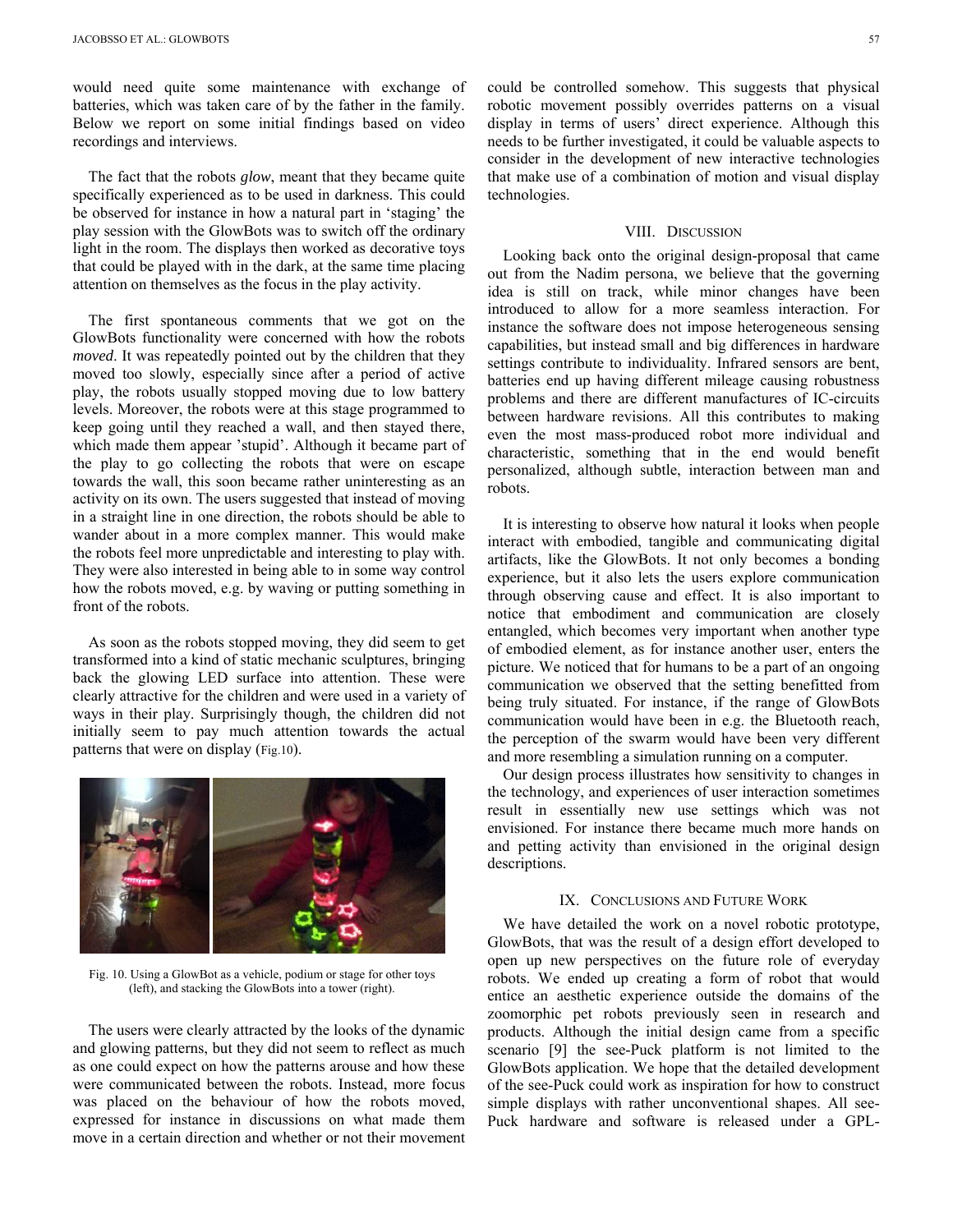compatible license so that anyone can use, revise, extend upon and improve it.



At SIGGRAPH and NextFest, we demonstrated the GlowBots continuously for several days at a stretch to thousands of users (Fig. 11), but this required almost constant battery changes and continuous maintenance of the robots. We have observed that energy consumption in this type of setting can vary greatly, not only because not two robots are perfectly identical, but also because they are both autonomous and tangible. We would also like to note that our efforts in optimizing energy consumption resulted not only in improved mean runtime, but more importantly contributed to an overall increased robustness.

We wanted to encourage a long-term relationship with the robots, inspired by how people interact with artifacts and creatures in everyday settings. One aspect that crystallized in this process is the need of open ended play – an important factor to sustain interest over time. We believe this work shows that it is possible to change how we think about new robotic products and how we can rethink their roles in our everyday environment. By grounding the design in existing needs, they will have the potential to last considerably longer and have a much more rewarding interaction than what in most cases is being offered today.

In the future, see several possible improvements for the see-Puck. One example would be to make the display touch sensitive by also using the LEDs as sensors [29]. This would allow users to point at and directly influence what is seen on the display, for instance to "paint" patterns directly on the display. Another important improvement would be to continue the work on software optimization on the e-Puck in order to increase battery life and overall robustness even further.

From the preliminary user evaluation we found several interesting observations that requires further investigation, but also implications guiding further development. The more immediate step will then be to tune our pilot application and once more place it in an everyday setting to study it in more depth. In this case we will slow down the interaction, which is currently geared towards exhibition settings where people typically only have a few minutes for every demonstration. We will also take more consideration to motion behavior due to the much larger spaces that home environments offers. For a truly long-lasting relationship to develop between robots and humans, it is necessary to sustain the interest level over weeks, months and hopefully years. Achieving this sustained level of interest is an important challenge for future human-robot interaction applications.

#### ACKNOWLEDGMENTS

First of all we would like to thank our intern student Johan Bodin for his great efforts on the hardware and software, as well as helping out with the demonstrations. Especially we would also like to acknowledge Sara Ljungblad for her work in the initial design phase and Katarina Walter who conducted the initial user studies, contributed to brainstorms and later also participated in the exhibitions. Further we would also like to thank Jeffery Knurek, Mattias Rost, Lorena Monsalve, Darby Thompson, Staffan Jonsson, Daniel Sundström and Henrik Berggren who all also participated in demonstrating GlowBots. Thanks also all of our other colleagues and fellow researchers for their valuable input and discussions during the project. This project is part of the ECAgents project and is sponsored by the Future and Emerging Technologies program (IST-FET) of the European Community under contract IST-2003-1940.

#### **REFERENCES**

- [1] L.E. Holmquist, "The robots are coming", *Interactions* 12(3): 58-59, ACM 2005.
- [2] M. Weiser, and J.S. Brown, "Designing Calm Technology", *PowerGrid Journal*, 1, 1, July 1996.
- [3] H. Ishii and B. Ullmer, "Tangible bits: towards seamless interfaces between people, bits and atoms", *In Proceedings of the SIGCHI Conference on Human Factors in Computing Systems*, New York, 234- 241. 1997.
- [4] G. Bell, T. Brooke, E. Churchill and E. Paulos, "Intimate Ubiquitous Computing", *Proc. UbiComp'03 Workshop*, 3-6, ACM, 2003.
- [5] ECAgents project, http://ecagents.istc.cnr.it/
- [6] J-Y. Sung, L. Guo, R. E. Grinter, and H. I. Christensen, "My Roomba is Rambo": Intimate Home Appliances, *In Proceedings of 9th International Conference on Ubiquitous Computing (UbiComp 07)*. Innsbrück, Austria, September 16-19. 2007.
- [7] S. Ljungblad and L.E. Holmquist, "Designing Robot Applications for Everyday Envionments", *In Proceedings of Smart Objects & Ambient Intelligence 2005* (SOC-EUSAI), Grenoble, France, 2005.
- [8] S. Ljungblad and L. E. Holmquist, "Transfer scenarios: grounding innovation with marginal practices". *In Proceedings of the SIGCHI Conference on Human Factors in Computing Systems*, San Jose, California, April 28 - May 03, 2007.
- [9] S. Ljungblad, K. Walter, M. Jacobsson and L.E. Holmquist, "Designing Personal Embodied Agents with Personas", *In Proceedings of RO-MAN 06*, Hatfield, United Kingdom, 2006.
- [10] M. Jacobsson, J. Bodin, and L.E. Holmquist, "The see-Puck: A Platform for Exploring Human-Robot Relationships". To appear in Proceedings of CHI 2008, Florence, Italy, April 10-15, 2008.
- [11] T. Fong, I. Nourbakhsh and K. Dautenhahn, A survey of Socially Interactive Robots, *Robotics and Autonomous Systems,* 42, 143-166, 2003.
- [12] H. Liu and H. Hu, "Biologically inspired behaviour design for autonomous robotic fish", *International Journal of Automation and Computing*, Vol. V3, No. 4, pp. 336-347. October 2006.
- [13] H. H. Lund, Adaptive Robotics in the Entertainment Industry, *In Proceedings of IEEE International Symposium on Computational Intelligence in Robotics and Automation* (CIRA2003), 16-20 July, Kobe, IEEE Press, 2003.
- [14] Pleo, http://www.ugobe.com/pleo
- [15] M. Mori, "The uncanny valley" (K. F. MacDorman & T. Minato, Trans.). Energy, 7(4), 33, 1970.
- [16] J. Forlizzi, C. DiSalvo and F. Gemperle, "Assistive Robotics and an Ecology of Elders Living Independently in Their Homes", *Journal of*